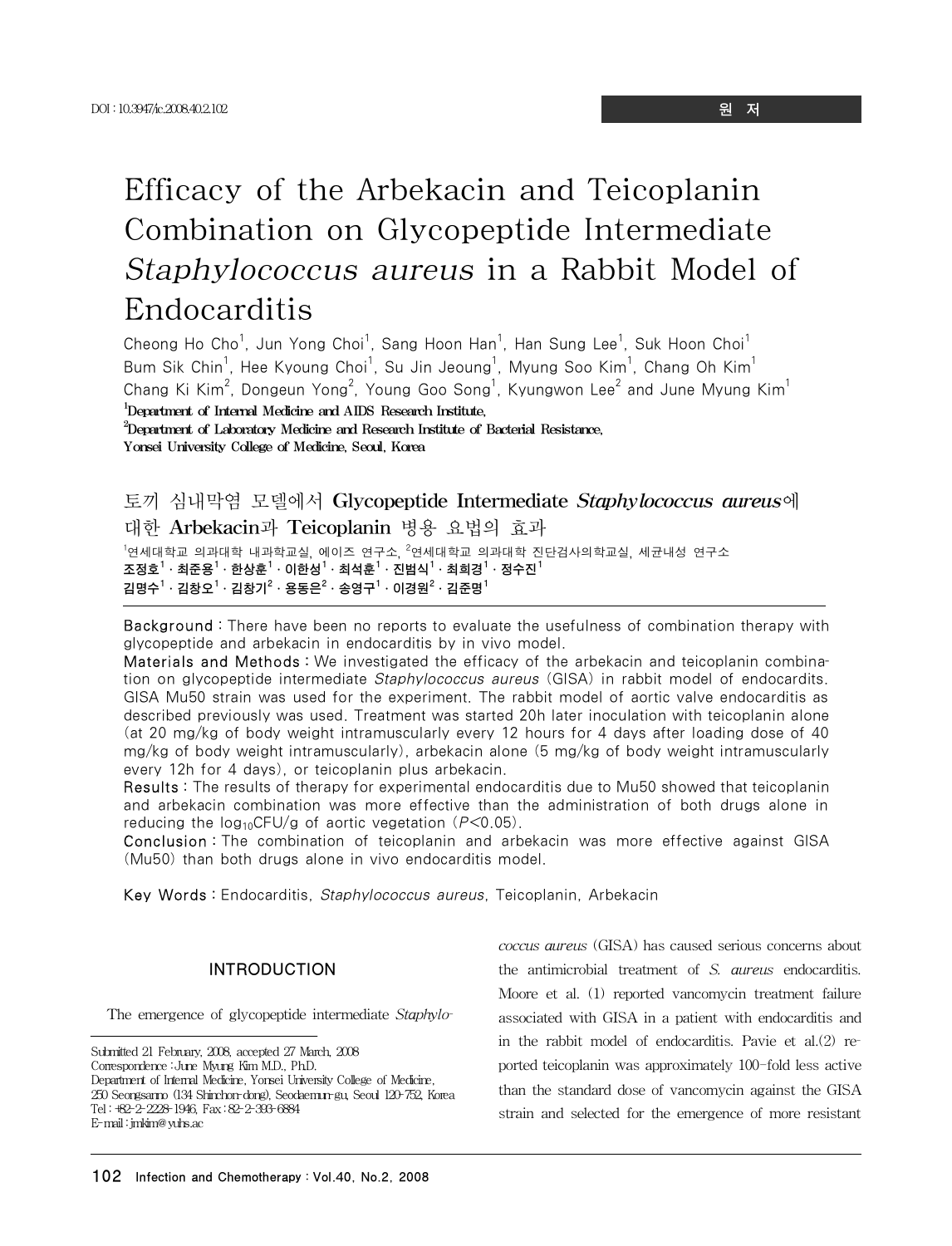subpopulations in a rabbit model of endocarditis.

The benefit of combination therapy with a cell wall active agents and aminoglycosides has not been definitively established by human clinical trials of *S. aureus* infective endocardits. However, Perry et al. (3) recommended that if a glycopeptide is indicated for the treatment of endocarditis, combination therapy with a suitable aminoglycoside should be considered.

Hanaki et al. (4) reported the synergistic interactions between arbekacin and teicoplanin against GISA strains. And, Lee et al. (5) reported that the combinations of arbekacin with vancomycin, teicoplanin, or ampicillinsulbactam showed the synergistic interaction against hetero-GISA strains. But, no reported study has evaluated the usefulness of glycopeptide-arbekacin combination therapy in endocarditis due to GISA using an *in vivo* model.

In this study, we investigate the efficacy of teicoplanin and arbekacin on GISA in a rabbit model of endocarditis.

## MATERIALS AND METHODS

## 1. Strains and animals

Mu50 strain (a gift from Dr. Hiramatsu) was used for the experiment. MICs were determined by broth microdilution method of the Clinical and Laboratory Standards Institute (CLSI), formerly the National Committee for Clinical Laboratory Standards (NCCLS) (6). MIC determinations were performed using cation-adjusted Mueller -Hinton broth with an inoculums of  $5 \times 10^5$  CFU/mL. Two antimicrobial agents were used in the experiment; teicoplanin (Aventis, Seoul) and arbekacin (Meiji Seika, Ltd, Tokyo, Japan). The experimental animals were 2.5 kg, white New Zealand rabbits.

#### 2. Experimental staphylococcal endocarditis

To evaluate the efficacy of teicoplanin and arbekacin on GISA, we used a rabbit model of aortic valve endocarditis, which has been described previously (7). The animals received 50-60 mg of sodium pentobarbital intravenously and were anesthetized by ethyl ether inhalation. The right carotid artery was exposed through a 5 cm longitudinal incision in the neck, ligated and then incised. A polyethylene catheter was inserted a distance of about 9 cm until resistance was met. It was then withdrawn slightly and tied in place. The tip thus remained in a position just above the semilunar cusps of the aortic valve. The catheter was then filled with a sterile saline, and the skin incision was closed with silk over the free end of the catheter. Twenty-four hours after catheter placement, the rabbits were infected with  $10^7$  CFU of *S. aureus.* 

#### 3. Treatment with antibiotics and quantitative culture

The pretreatment burden of the organisms in the vegetations was determined using untreated control rabbits, which were killed 20 hours after inoculation. Treatment was started 20 hours after inoculation with teicoplanin alone (at 20 mg/kg of body weight intramuscularly every 12 hours for 4 days after loading dose of 40 mg/kg of body weight intramuscularly), arbekacin alone (at 5 mg/kg of body weight intramuscularly every 12 hours for 4 days), or teicoplanin plus arbekacin. The teicoplanin dose of 20 mg/kg every 12 hours was based on the previous report that showed a peak and trough concentration in serum of  $44\pm5 \mu g/mL$  and  $21\pm5 \mu g/mL$ , respectively (2). The arbekacin dose of 5 mg/kg every 12 hours was based on the previous reports that showed a 1-h postdose concentration in serum of  $18 \pm 0.46 \mu g/ml$ at 5 mg/kg intramuscularly (8). Treated rabbits were euthanized 20 hours after the administration of the last antibiotic dose. Aortic valve vegetations were harvested, weighed, and homogenized in 0.5 mL of 0.9% saline with a tissue homogenizer (Wheaton Science, Milleville, NJ, USA). Serial ten-fold dilutions of the homogenate were made in 0.9% saline and quantitatively cultured on Mueller-Hinton agar containing  $8 \mu$ g of teicoplanin per ml. These dilutions avoided any significant in vivo carryover (9). After incubation at 37℃ for 24 hours, colonies were counted and the results obtained were expressed in log10CFU per gram of vegetation. The lower detection limit for this method is 1 CFU per 50  $\mu$ L of undiluted vegetation homogenate.

## 4. Statistical analysis

Comparisons of mean bacterial counts  $(log_{10}CFU$  per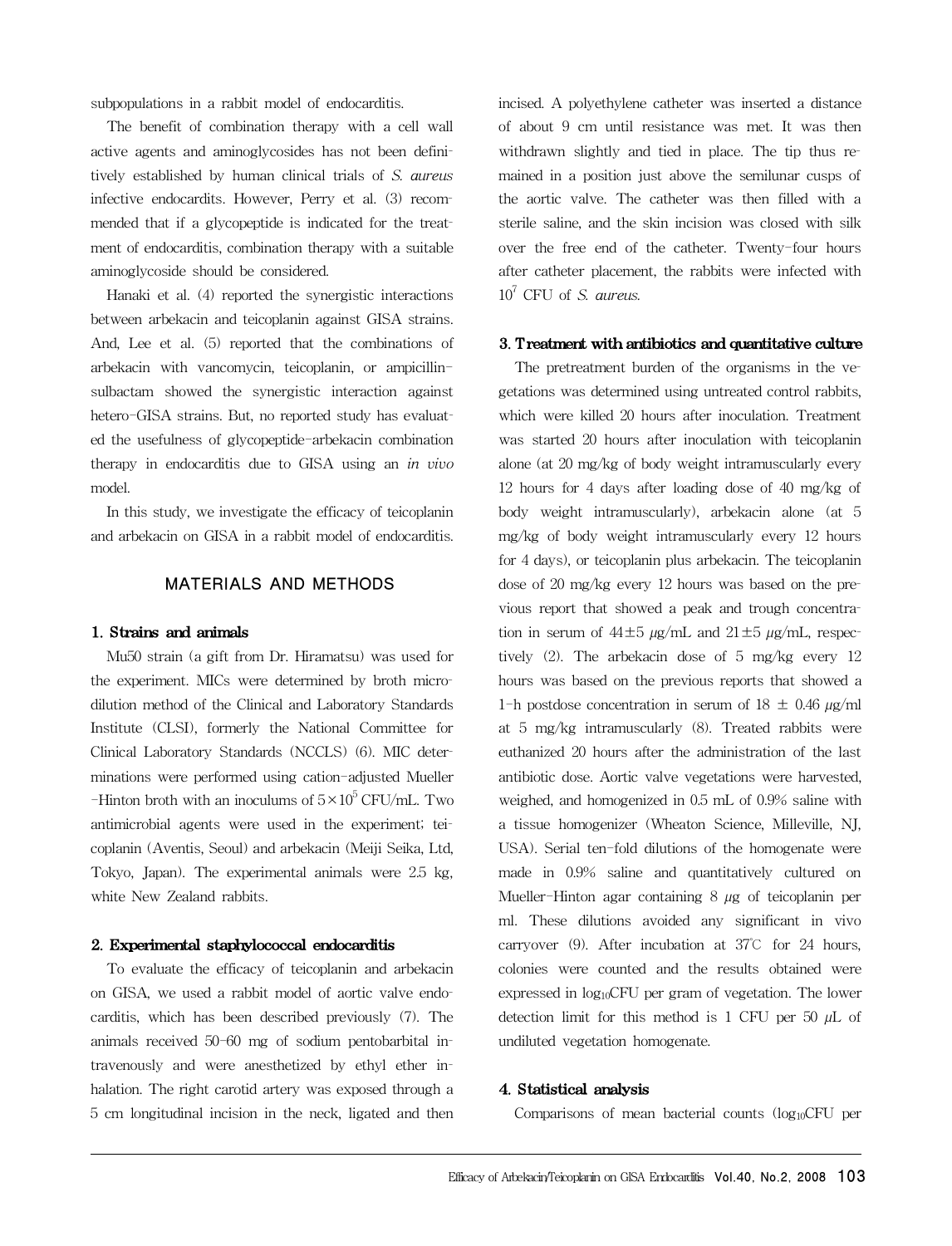| $1000$ . Outcome of $\pm$ 0010 included to Experimental violence valve Englocature |                    |                            |               |                                                         |
|------------------------------------------------------------------------------------|--------------------|----------------------------|---------------|---------------------------------------------------------|
|                                                                                    | Control<br>$(N=3)$ | Arbekacin alone<br>$(N=3)$ | (N=3)         | Teicoplanin alone Arbekacin plus Teicoplanin<br>$(N=3)$ |
| Mean bacterial count $(\log_{10} CFU/g) \pm SD$                                    | $8.51 \pm 0.67$    | $8.18 + 0.76$              | $8.37 + 0.03$ | $5.54 \pm 0.41$                                         |

Table 1. Outcome of 4-days Treatment for Experimental VISA Aortic Valve Endocarditis

gram of vegetation) between groups were determined by analysis of variance (one-way ANOVA). Turkey's post hoc comparison was used. A *P* value≤0.05 was considered significant. Statistical analysis was performed using SPSS 11.0 (SPSS, Chicago, IL, USA).

## RESULTS

The MICs of arbekacin and teicoplanin for M50 strain were 8  $\mu$ g/mL and 16  $\mu$ g/mL.

The results obtained using the 4-days antibiotic treatment regimen, for experimental endocarditis due to GISA M50, are presented in Table 1. A total of 12 rabbits infected with GISA M50 were assigned to the control group (n=3) and to the various treatment regimens groups (3 for teicoplain alone, 3 for arbekacin alone and 3 for arbekacin/teicoplanin). Control rabbits had a mean ±standard deviation aortic valve vegetation bacterial count of  $8.51 \pm 0.67$  log<sub>10</sub> CFU per gram. Treatment with arbekacin alone or with teicoplanin alone did not reduce the aortic valve vegetation bacterial count significantly. However, treatment with arbekacin/teicoplanin reduced the aortic valve vegetation bacterial count significantly (*P*<0.05).

## **DISCUSSION**

Methicillin-resistant *Staphylococcus aureus* (MRSA) has become a major nosocomial pathogen, and community-acquired infections caused by MRSA are increasing. Glycopeptide has been the main antimicrobial agent for treating severe infections caused by gram-positive bacteria, and is used for the treatment of infections caused by antibiotics-resistant gram-positive bacteria such as MRSA, and  $\beta$  -lactam resistant enterococci. However, vancomycin-resistant enterococci and *S. aureus* strains with reduced susceptibilities to glycopeptides have emerged (10-12), and the emergence of GISA has raised the question of the clinical relevance of this low level of resistance and of the efficacies of glycopeptides for the treatment of infections due to GISA. However, vancomycin treatment failures and slow clinical responses in cases of *S. aureus* endocarditis have been reported (13).

Arbekacin, a derivative of the aminoglycoside dibekacin has been used in Japan to treat infections caused by MRSA. S. aureus resistant to aminoglycoside has been reported to produce the enzymes 4'-aminoglcoside adenyltransferase, 3'-aminoglycoside phosphotransferase, or 2'-aminoglycoside phosphotransferase. However, arbekacin has a low modification rate for the several aminoglycoside-modifying enzymes, so this antibiotic is expected to be used to treat MRSA infection (14, 15).

Hanaki et al. (4) reported that. there were synergistic interaction between arbekacin and teicoplanin against GISA Mu50 strain by checkerboard synergy testing with fractional inhibitory concentration (FIC) index of 0.375. Antibiotic combinations for the treatment of endocarditis should produce a rapid bactericidal effect. In experimental animals, it has been shown that the rate of bactericidal action expressed by combination of drugs in broth is predictive of the relative rate at which the organisms would be eradicated from the cardiac vegetations in vivo (16). So, the combination of glycopeptides and arbekacin could be an alternative option in the treatment of GISA endocarditis.

This study showed that the treatment with teicoplanin and arbekacin in combination may be more effective than treating with either teicoplanin or arbekacin alone in a rabbit model of endocarditis. This finding is the first report about the usefulness of glycopeptide-arbekacin combination therapy in endocarditis due to GISA using an in vivo model.

Because we used in vivo model for evaluating the usefulness of combination treatment and the definitions of synergism in this model have not been defined, we could not evaluate the synergistic or additive effects of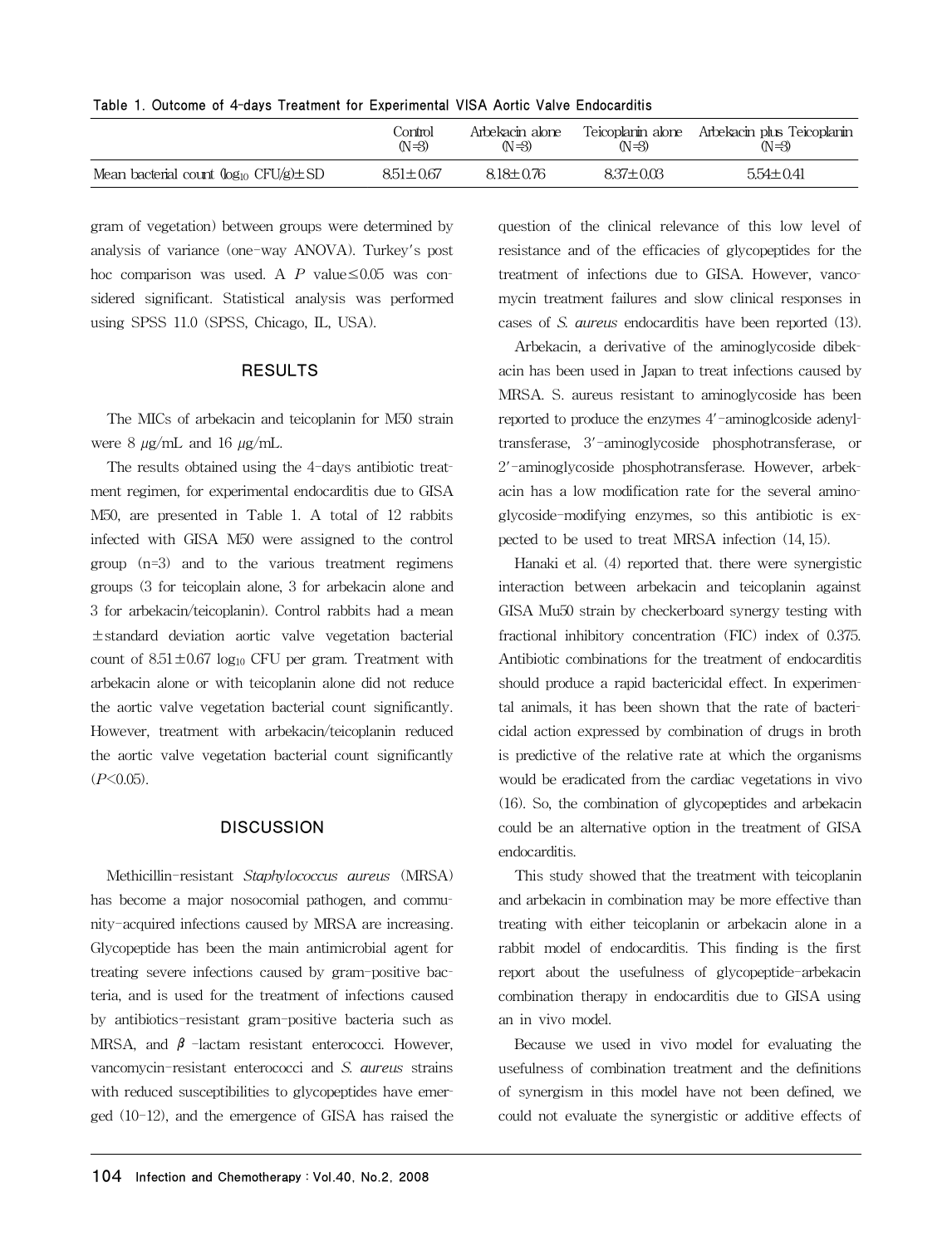the combination treatment. However, we could verify that the treatment with teicoplanin and arbekacin in combination could significantly decrease the mean bacterial counts of vegetation by about 3.0  $log_{10}$  CFU/g.

Although we did not measure the serum levels of the antimicrobial agents, the peak and trough concentrations of those agents would be higher than MICs of the agents for Mu50 strain (2, 8). However, the treatment with teicoplanin or arbekacin could not decrease the mean bacterial counts, compared with the control group. The suboptimal efficacy of those agents may be related to the maldistribution of the agents within vegetations (17). And, the bacteria in the vegetations could reach the large population.

However, there are several limitations in this study. First, the small number of animals per group were used. Although there were statistical significance between the combination therapy group and the single drug group, this is not a sample size big enough for a study from which fundamental conclusions are being drawn. Second, the serum levels of the agents were not measured and the doses of teicoplanin and arbekacin may have been lower than the therapeutic doses.

In spite of the limitations, the results of our study suggests that the combination of glycopeptide and arbekacin may be useful in the treatment of endocarditis caused by GISA. Further study should be performed about the effectiveness of glycopeptide and arbekacin combination.

## 요 약

목 적: **동 물 모 델을 이 용 하여** GISA**에 의 한 심 내막염 에 서** teicoplain**과** arbekacin **병용 요 법의 치료 효 과를 알아보 고 자 하였다** .

재료 및 방법 : **토 끼 심 내막 염 모 델을 이 용 하여** GISA **에 의 한 심 내막염 에서** teicoplanin**과** arbekacin **병용 요 법의 효 과를 단독 요 법의 효 과와 비교 하였다** . GISA **균주는** Mu50 **균 주 를 사용 하였고** , **기존 문 헌과 동 일한 방법으 로 토 끼를 이 용 하여 동 맥판 심 내막 염 모 델을 사용 하 였 다** . **항 생제 치 료 는 균 을 주 사한지** 20**시간 이후 에 시작하였다** . Teicoplanin **은** 40 mg/kg**를** 1**회 근 육 주 사한 후 에** 20 mg/kg**의 용 량을** 12**시간 마다** 4**일간 투 여하였다** . Arbekacin**은** 5 mg/kg**를** 12 **시간 마다** 4**일간 근 육 주 사하였다** . **마지막 항균 제 투 여** 20 **시 간 이 후 에 토 끼 대동 맥판 의 증 식** (vegetation)**을 채취 하 였 다** . **항 균 제를 투 여 하 지 않 은 대조 군** , teicoplanin **단독 치료 군** , arbekacin **단독 치료 군** , teicoplanin**과** arbekacin **병 용 치료 군 간의 증 식의 무 게** (gram) **당** log10CFU**의 차이를 비 교 하였다** .

결 과: Teicoplanin**과** arbekacin **병 용 치 료 군 에서** teicoplanin **단독 치료 군** , **혹 은** arbekacin **단독 치료 군 에 비해 증 식의 무게** (gram)**당** log10CFU **값이 유 의하게 낮았다** (*P*  $< 0.05$ ).

결 론: **동 물 모 델에서** GISA**에 의 한 심 내막염 에 대한** teicoplanin **과** arbekacin **병용 치료 의 효 과가** teicoplanin**이 나** arbekacin **단독 치료 에 비해 우 월하였다** .

## **REFERENCES**

- 1) Moore MR, Perdreau-Remington F, Chambers HF : *Vancomycn treatment failure associated with heterogeneous vancomycin-intermediate Staphylococcus aureus in a patient with endocarditis and?in the rabbit model of endocarditis. Antimicrob Agents Chemother 47:1262-6, 2003*
- 2) Pavie J, Lefort A, Ploy MC, Massias L, Chau F, Garry L, Denis F, Fantin B : *Influence of reduced susceptibility to glycopeptides on activities of vancomycin and teicoplanin against Staphylococcus aureus in experimental endocarditis. Antimicrob Agents Chemother 47:2018-21, 2003*
- 3) Perry JD, Jones AL, Gould FK : *Glycopeptide tolerance in bacteria causing endocarditis. J Antmicrob Chemother 44:121-4, 1999*
- 4) Hanaki H, Hiramatsu K : *Combination effect of teicoplanin and various antibiotics against hetero-VRSA and VRSA. Kansenshogaku Zasshi 73:1048-53, 1999*
- 5) Lee JY, Oh WS, Ko KS, Heo ST, Moon CS, Ki HK, Keim S, Peck KR, Song JH : *Synergy of arbekacinbased combinations against vancomycin heterointermediate Staphylococcus aureus. J Korean Med Sci 21:188-92, 2006*
- 6) National Committee for Clinical Laboratory Standards Institute : *Performance standards for antimicrobial disk susceptibility test, approved standards 8th ed. CLSI, Wayne. PA, 2003*
- 7) Perlman BB, Freedman LR : *Experimental endocarditis. II: Staphylococcal infection of the aortic valve following placement of a polyethylene catheter in the left side of the heart. Yale J Biol Med 44:206-13, 1971*
- 8) Kak V, Donabedian SM, Zervos MJ, Kariyama R,